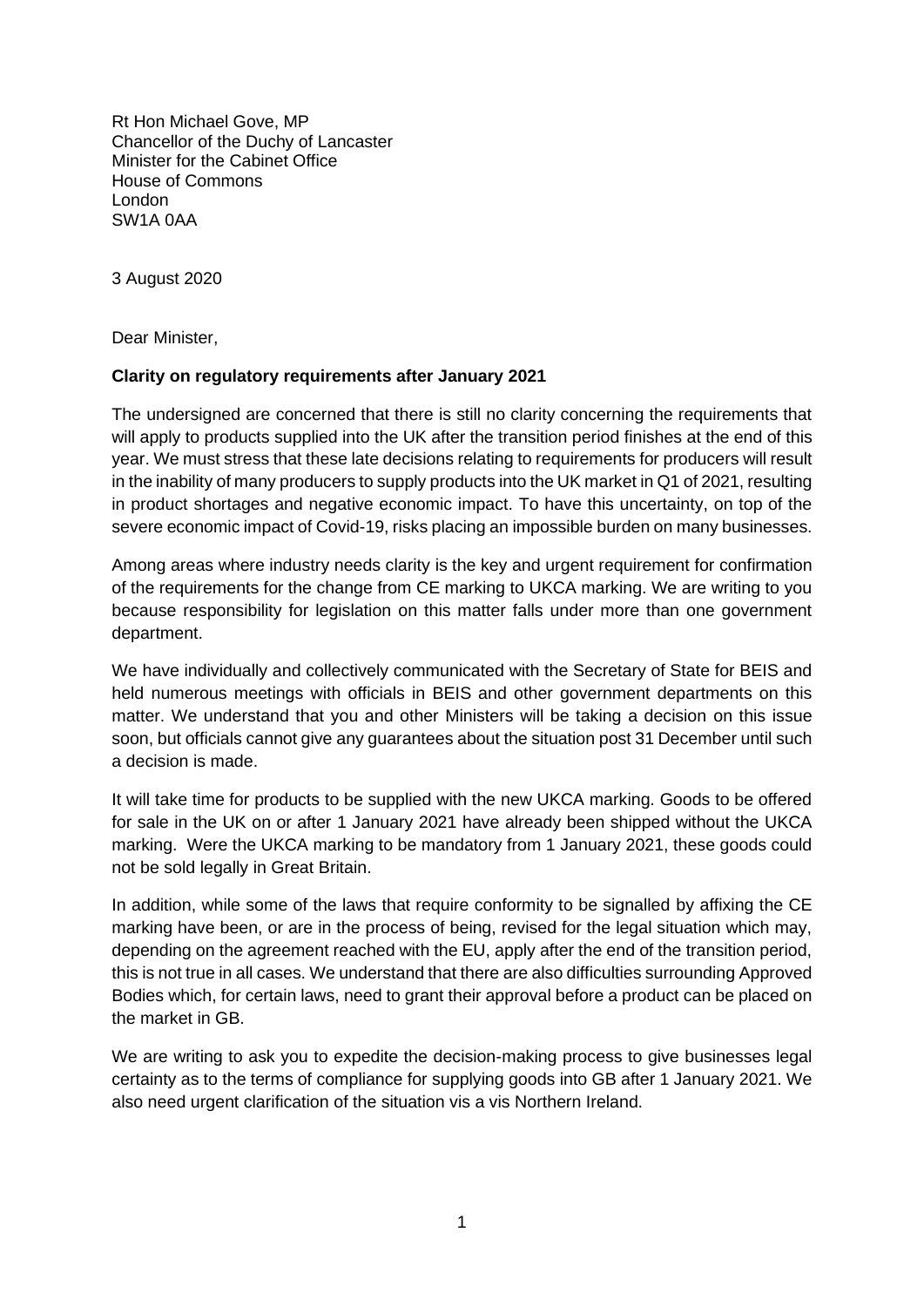In order to avoid a hiatus in importing goods in early 2021, we would ask that the ability to continue to demonstrate conformity by means of the CE marking be retained until a specified date is reached. We would suggest a period of up to 24 months depending on supply chain complexity. A phasing in arrangement was envisaged in the draft SIs prepared for the previous "no deal" scenario and we were assured that its duration would be subject to consultation with industry. We would welcome a consultation on this matter very soon, so that a decision can be taken.

We cannot stress enough the urgency of this situation, otherwise businesses may be faced with no choice but to cancel forward orders for shipments of goods into the GB marketplace beyond 1 January 2021 until the Government requirements are clarified, resulting in likely product shortages and negative impact on economic performance.

Yours sincerely